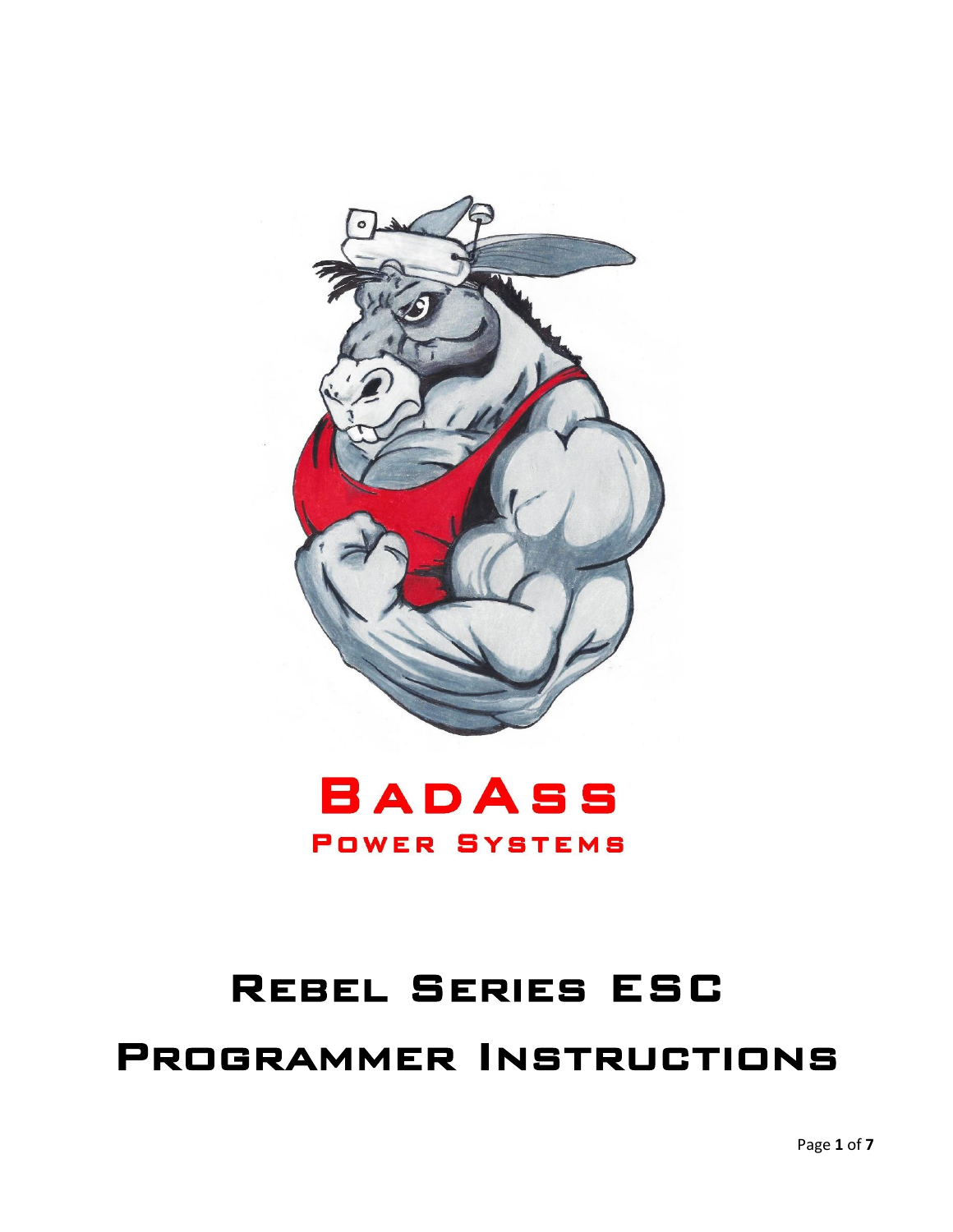Thank you for your purchase of the BadAss Rebel LED ESC Programming Card. This programming card is very easy to use and will make changing the parameters in your ESC a quick and simple process.

An Electronic Speed Control (ESC) transforms the DC power from an aircraft's flight-pack battery into 3 phase AC power and provides it to a brushless electric motor to spin the propeller on an airplane, the rotor blades on a helicopter, or the fan in an Electronic Ducted Fan (EDF). The ESC translates the position of the throttle stick on the transmitter to a specific motor speed. This speed corresponds to the amount of propulsive thrust provided by the spinning propeller or fan blades on a plane or the rotors on a helicopter.

Some ESCs also provide power to the aircraft's receiver and servos through a Battery Eliminator Circuit (BEC). This simplifies the power system installation and saves the weight of having to carry an additional battery pack, just to power your Receiver and Servos.

ESCs are programmable, which means that you can configure certain aspects of how they work. For example, you can configure the brake function, which determines how the motor behaves when the throttle is shut off (e.g., if motor can continue to spin or if it is slowed or stopped using the brake function). You can typically program ESCs in one of two ways: Either by using your RC transmitter throttle stick while you listen for a series of beeps from the motor, or by using a programming card.

When you use your transmitter, the ESC provides feedback to you by playing various combinations of tones to indicate the current settings. You change settings by moving the sticks on the transmitter until you hear the sounds indicating the settings you want to use. This method can be very confusing, and time consuming, because it is often difficult to tell what the current settings are and which settings you are configuring.

Using a programming card is much faster, easier, and more accurate, because you can see the ESC's current settings before you make any changes to them. Making changes to those settings is also much easier because you can change them by pushing buttons on the programming card and have visual indicators display the current value of each setting.

In this User Guide, you'll find all the information you need to use the BadAss Rebel Series LED ESC Programming Card to program a Rebel Series ESC.

(*Please Note, the Rebel ESC Program Card can ONLY be used on BadAss Rebel Series ESC's. If you have a BadAss Renegade Series ESC, they you will need to get the Renegade Series LCD Programmer.)*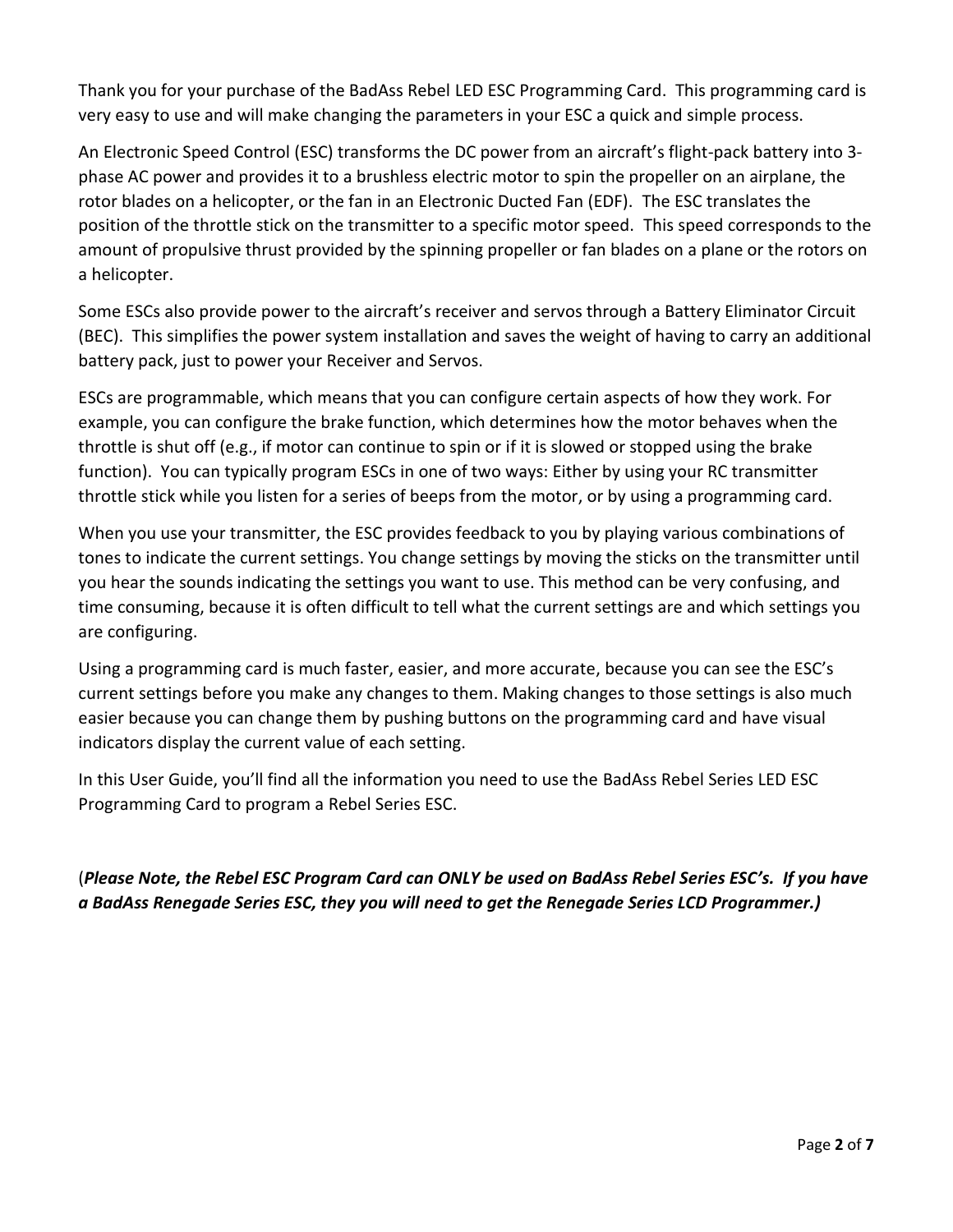#### **Programming an ESC with the LED ESC Programming Card**

**SAFETY NOTICE:** If you are programming the ESC while it is connected to a motor in an aircraft, you should remove the propeller or rotor blades so that they don't cause damage or injury should they inadvertently start spinning. If you are programming the ESC while it is connected to an EDF, make sure that nothing can be sucked into the EDF and that you keep all objects (especially your fingers!) out of the fan blades in the event the fan blades start spinning unexpectedly.

#### **Introducing the BadAss Rebel LED ESC Programming Card**



The following diagram points out all the Buttons, Ports and Displays on the Rebel LED Programmer.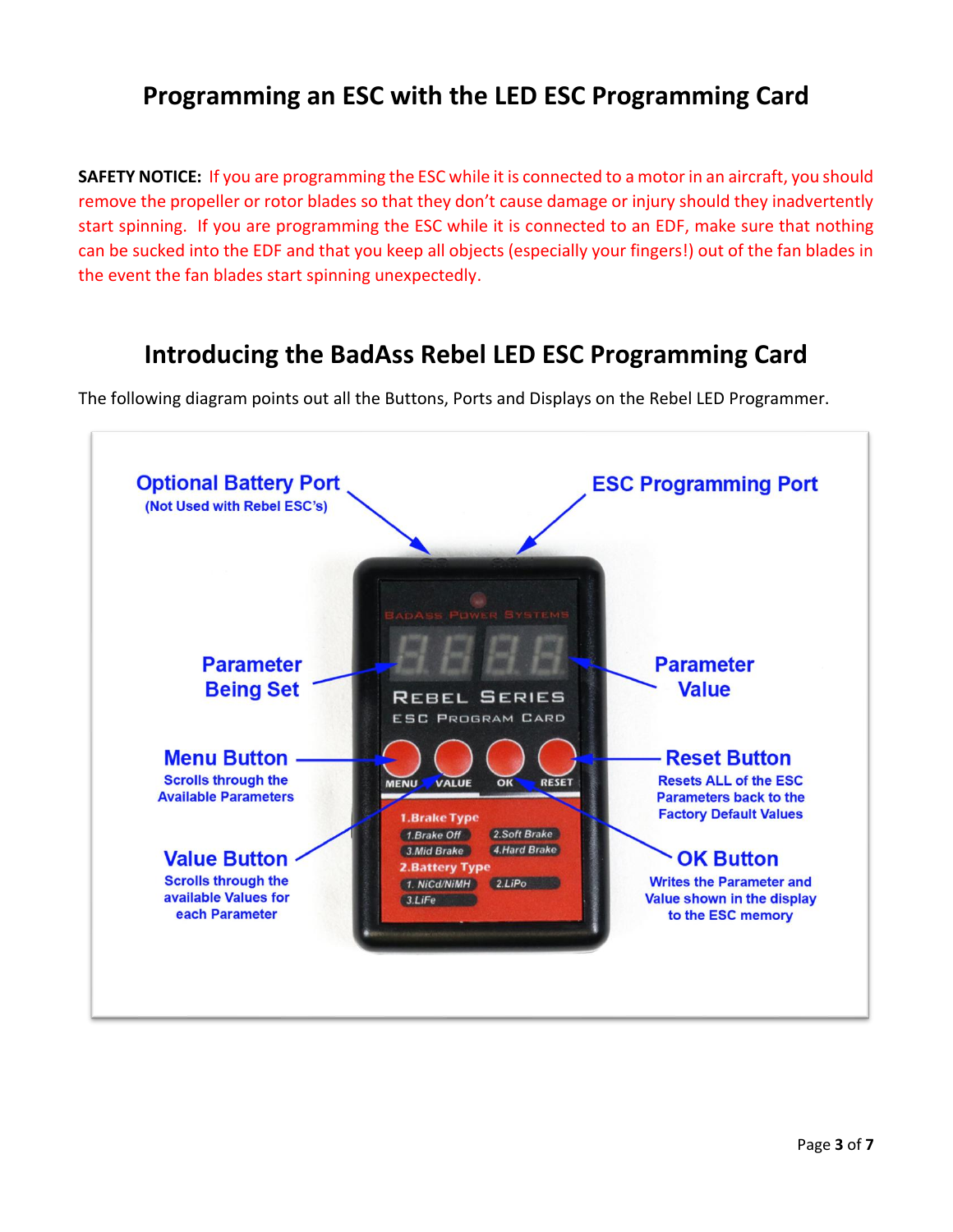## **Available Programming Options on the ESC Program Card**

All the available parameters, 9 in total, which can be set with the Rebel LED Program Card, along with the options for each parameter are conveniently printed on the front and back of the case of the program card as shown in the following diagram.



#### **Factory Default Values**

- **1. Brake Type: Off**
- **2. Battery Type: LiPo**
- **3. Cutoff Voltage Level: 3.0V LiPo (60% Ni-xx)**
- **4. Motor Timing: AUTO**
- **5. SBEC Voltage: 5.0 Volts**
- **6. Governor Mode: Off**
- **7. Motor Direction: Normal**
- **8. Motor Start-Up Power: 30%**
- **9. Low-Voltage Cut-off Mode: Reduce Power**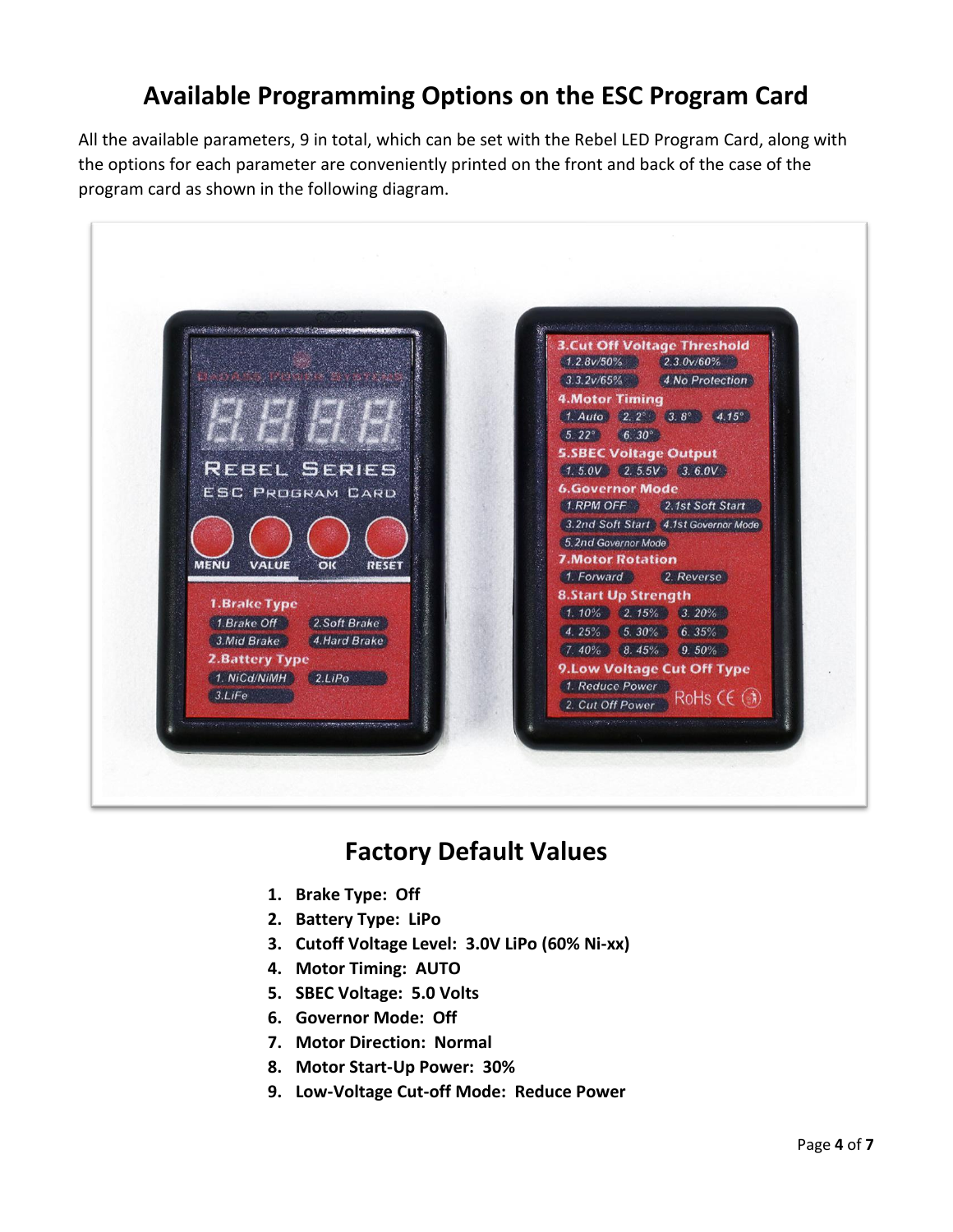# **Connecting the Rebel ESC Program Card to an ESC**

To use the Program Card, unplug the control lead on the ESC from the throttle channel of your radio receiver and plug it into the top right port on the Program Card. If you look closely you will a "-", "+" and "[\_]" symbol next to the port as seen in the next photo.



This signifies the wire colors for the control lead when it is plugged in. The "-" indicates the Ground (Brown Wire), the "+" indicates +5 volts (Red Wire) and the "[\_]" indicates the Control Signal (Orange Wire) on the lead. When plugged in it should look like the next photo.

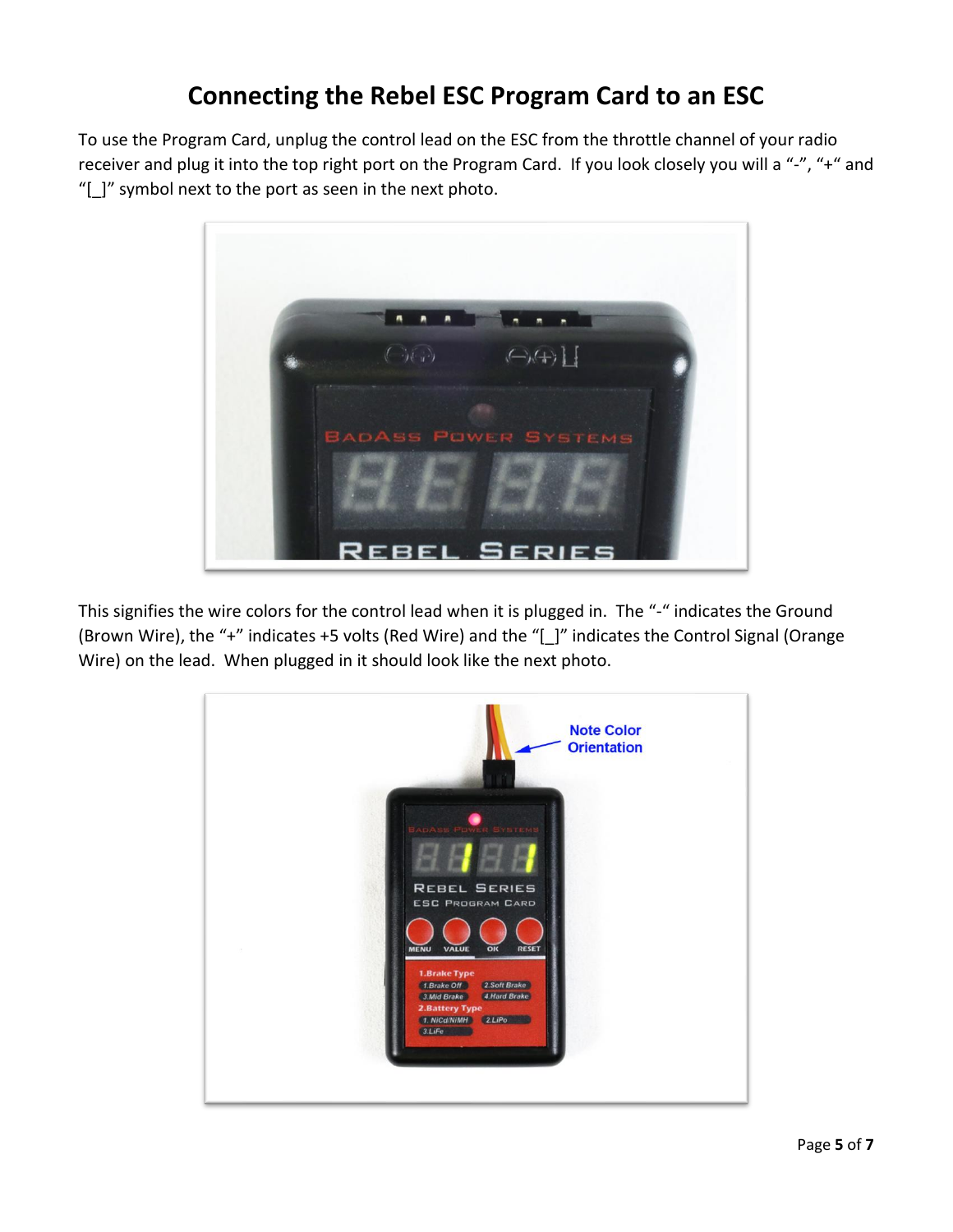# **Programming the ESC with the Program Card**

To begin programming, power up the ESC with your aircraft motor battery. When first powered up, the left Parameter Display will show a "1", and the right Parameter Value will show what value the ESC is currently set for. In the Default State, this value would be 1 for Brake Off.

To set a value, first press the MENU button until the number is displayed for the Parameter you wish to change. Each time you press the MENU button the value will count up by one. Once it gets to a value of 9, it will go back to 1 and start counting back up again.

Once you have the Parameter number selected in the left display, push the VALUE button repeatedly until the number of the option you wish to program appears. Each time you press the VALUE button, the value will increase by one, until it gets to the highest value for that parameter, and then it will start over again at 1 and start counting up again as the button is pressed.

The next photo shows the Program Card set to Parameter 3 (Cutoff Voltage Level) with the value set to option 2 (3.0 volts per cell for LiPo batteries).



To program this value into the ESC, the OK button is pressed, and that value will be stored in the ESC's memory. This process is repeated for each parameter you wish to change by first pressing the Menu button repeatedly to select the Parameter to be changed, then press the VALUE button repeatedly until the correct option is shown, and finally pressing the OK button once to lock that value into the ESC.